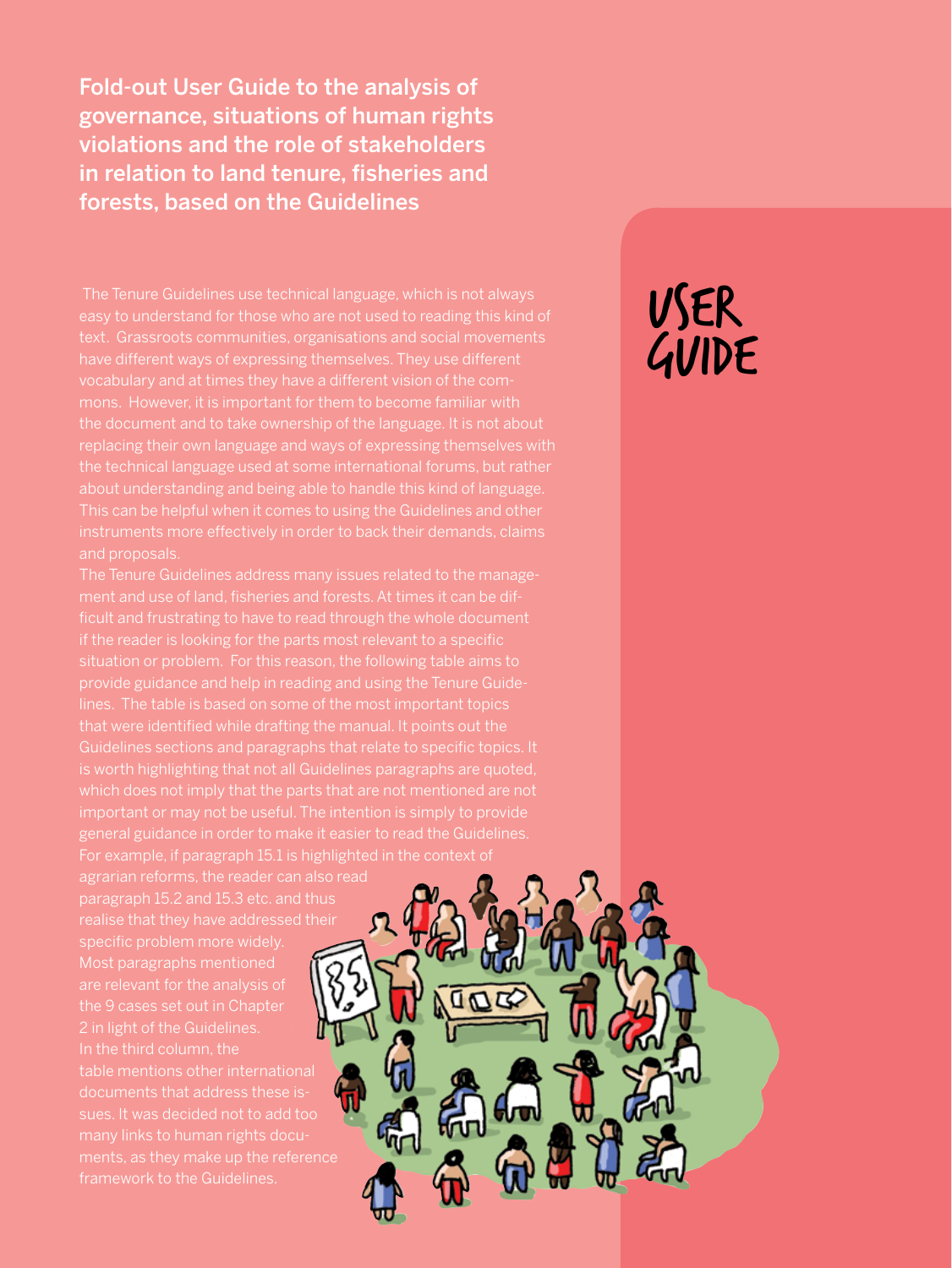| <b>Topic</b>                                                                                                                                                                           | <b>Relevant sections of the Guidelines</b>                                                                                                                                                                                                                                                                                                                                                                                                                                                                                                                                                                                                                                                                                                                                                                                                                                                                                                                                                                                                                                                                                                                                                                                                                                                                                                                                                                                                                                                                                                                                                                                                                                                                                                                                                                                                                                                                                                                                                                                                                                                                                                                                                                                                                                                                                                                                                                                                                                                                                                                                                                                                                                                                                                                                                                                                                             | <b>Further relevant documents</b>                                                                                                                                                                                                                                                                   | <b>Topic</b>                                       |                                                                                          | <b>Relevant sections of the Guidelines</b>                                                                                                                                                                                                                                                                                                                                                                                                                                                                                                                                                                                                                                                                                                                                                                                                                                                                                                                                                                                                                                                                                                                                                                                                                                                                                                                                                                                                                                                                                                                                                                                                                                                                                                                                                                                                                                                                                                                                                                                                                                                                                                                                                                                                                                                                                                                                                                                                                                                                                                                                                                                                                                              |
|----------------------------------------------------------------------------------------------------------------------------------------------------------------------------------------|------------------------------------------------------------------------------------------------------------------------------------------------------------------------------------------------------------------------------------------------------------------------------------------------------------------------------------------------------------------------------------------------------------------------------------------------------------------------------------------------------------------------------------------------------------------------------------------------------------------------------------------------------------------------------------------------------------------------------------------------------------------------------------------------------------------------------------------------------------------------------------------------------------------------------------------------------------------------------------------------------------------------------------------------------------------------------------------------------------------------------------------------------------------------------------------------------------------------------------------------------------------------------------------------------------------------------------------------------------------------------------------------------------------------------------------------------------------------------------------------------------------------------------------------------------------------------------------------------------------------------------------------------------------------------------------------------------------------------------------------------------------------------------------------------------------------------------------------------------------------------------------------------------------------------------------------------------------------------------------------------------------------------------------------------------------------------------------------------------------------------------------------------------------------------------------------------------------------------------------------------------------------------------------------------------------------------------------------------------------------------------------------------------------------------------------------------------------------------------------------------------------------------------------------------------------------------------------------------------------------------------------------------------------------------------------------------------------------------------------------------------------------------------------------------------------------------------------------------------------------|-----------------------------------------------------------------------------------------------------------------------------------------------------------------------------------------------------------------------------------------------------------------------------------------------------|----------------------------------------------------|------------------------------------------------------------------------------------------|-----------------------------------------------------------------------------------------------------------------------------------------------------------------------------------------------------------------------------------------------------------------------------------------------------------------------------------------------------------------------------------------------------------------------------------------------------------------------------------------------------------------------------------------------------------------------------------------------------------------------------------------------------------------------------------------------------------------------------------------------------------------------------------------------------------------------------------------------------------------------------------------------------------------------------------------------------------------------------------------------------------------------------------------------------------------------------------------------------------------------------------------------------------------------------------------------------------------------------------------------------------------------------------------------------------------------------------------------------------------------------------------------------------------------------------------------------------------------------------------------------------------------------------------------------------------------------------------------------------------------------------------------------------------------------------------------------------------------------------------------------------------------------------------------------------------------------------------------------------------------------------------------------------------------------------------------------------------------------------------------------------------------------------------------------------------------------------------------------------------------------------------------------------------------------------------------------------------------------------------------------------------------------------------------------------------------------------------------------------------------------------------------------------------------------------------------------------------------------------------------------------------------------------------------------------------------------------------------------------------------------------------------------------------------------------------|
| Rights to land,<br>fisheries and forests<br>and Human Rights                                                                                                                           | Paragraph 1.1 establishes that the Guidelines form part of the<br>duties incumbent on a state under international human rights<br>law, and specifically mentions the Universal Declaration of Hu-<br>man Rights.<br>Paragraph 1.1 establishes that the Guidelines form part of the<br>duties incumbent on a state under international human rights<br>law, and specifically mentions the Universal Declaration of Hu-<br>man Rights.<br>Furthermore, it states that the aim of the Guidelines is to im-<br>prove the governance of tenure of land, fisheries and forests for<br>the benefit of all stakeholders, but with a specific focus on mar-<br>ginalised groups. Specific aims of the Guidelines are to achieve<br>food security, the progressive realisation of the human right to<br>adequate food for all, eradication of poverty, social stability, rural<br>development and protection of the environment.<br>Paragraphs 3B1 to 3B10 set out the principles under which<br>the Guidelines are to be applied, as well as stating some of<br>the key principles of human rights, including human dignity,<br>non-discrimination, equity and justice, gender equality, a holistic<br>and sustainable approach, the rule of law, accountability and<br>continual improvement.<br>Paragraph 3.2 deals with the responsibilities of non-state actors,<br>including private companies, in respecting human rights and<br>legitimate tenure rights. It also highlights the responsibilities<br>states have in ensuring that private companies do not abuse<br>human rights or tenure rights, and in protecting individuals from<br>such abuse. This applies especially to state-owned enterprises,<br>enterprises controlled by the state, or enterprises which receive<br>support from state organs. Additionally, this paragraph makes<br>specific reference to the home State of the company (the<br>country where the companies are headquartered) when foreign<br>or multinational companies are involved.<br>Chapter 4 focuses on rights and responsibilities relating to<br>tenure and highlights that land, fisheries and forests are crucial<br>in achieving human rights, food security, poverty eradication,<br>sustainability of livelihoods, social stability, housing and rural<br>development (paragraph 4.1).<br>Paragraph 4.8 reaffirms that human rights are universal,<br>indivisible, interdependent and interrelated, and states that the<br>governance of tenure of land, fisheries and forests should take<br>into account all civil, political, economic, social and cultural<br>rights. Moreover, it underscores the need to respect and protect<br>the civil and political rights of human rights defenders, and espe-<br>cially the human rights of indigenous peoples, peasant farmers,<br>fisherfolk, pastoralists and rural workers. | - International Covenant on Economic,<br>Social and Cultural Rights (ICESCR)<br>- International Covenant on Civil and Politi-<br>cal Rights (ICCPR)<br>-Voluntary Guidelines to support the<br>progressive realisation of the right to<br>adequate food in the context of national<br>food security |                                                    | Land, fisheries and<br>forests, which are                                                | Paragraphs 4.4 and 4.5 call on States to legally recognise those<br>legitimate rights which are yet to be officially recognised and/or<br>recorded, and to ensure that people are not subject to arbitrary<br>expulsion.<br>Paragraph 5.3 underscores the need for States to ensure that<br>the policy, legal and organisational framework for the gover-<br>nance of tenure recognises and respects legitimate tenure<br>rights. In particular, this applies to legitimate customary tenure<br>rights which do not currently benefit from legal protection<br>The paragraph continues stating that States should facilitate,<br>develop and protect the assertion of tenure rights.<br>Paragraph 7.1 stipulates that States should protect secondary<br>tenure rights, such as the right to collect.<br>Paragraph 7.3 emphasises that States should identify all existing<br>rights and rights holders prior to recognising or assigning tenure<br>rights. It continues by saying that indigenous peoples and other<br>communities with traditional tenure systems, as well as farmers,<br>fisherfolk and pastoralists, should be involved in the consultation<br>process.<br>Paragraph 8.2 underlines that States should recognise, respect<br>and protect the legitimate tenure rights of individuals and com-<br>munities, including communities which have traditional tenure of<br>public land, fisheries and forests.<br>Chapter 9 deals with the recognition and protection of the<br>tenure rights of indigenous peoples and other communities<br>with traditional tenure systems, specifically those with rights<br>to ancestral land. Paragraph 9.2 looks at the self-governance of<br>land, fisheries and forests.<br>The entirety of chapter 10 is devoted to looking at informal<br>tenure and highlights that, amongst other activities, States<br>should promote policies and laws in order to recognise informal<br>systems and rights, and that a participatory process should be<br>employed to achieve the recognition of informal systems and<br>rights.<br>Paragraph 16.1 calls on States to recognise all the legitimate<br>holders of rights, in particular those who are vulnerable or<br>marginalised.<br>Paragraphs 11.5 and 24.3 and chapter 17 state that States<br>should create transparent registers and ensure access to all<br>tenure documentation. Paragraph 17.2 explicitly mentions the<br>register for tenure rights for indigenous peoples and other com-<br>munities with traditional tenure systems.<br>Paragraph 1.1 sets out the aim of the Guidelines as being the im-<br>provement of governance of tenure of land, fisheries and forests |
| <b>Recognition of</b><br>rights to land,<br>fisheries and<br>forests, including<br>ancestral, traditional<br>or informal rights.<br>Community-based<br>systems of self-<br>governance. | The Guidelines introduce the concept of "legitimate tenure"<br>rights", which covers those tenure rights not officially recognised<br>and/or registered, but which nevertheless are deemed legiti-<br>mate. Chapter 3A defines the general principles of the Guide-<br>lines and states that States should identify, register, recognise<br>and respect all legitimate tenure holders and their tenure rights,<br>and safeguard those rights from threats and violations, including<br>protecting the rights holders from forced eviction. Furthermore,<br>the responsibility for States to provide access to justice is un-<br>derscored, in order to deal with cases of violations of legitimate<br>tenure rights.                                                                                                                                                                                                                                                                                                                                                                                                                                                                                                                                                                                                                                                                                                                                                                                                                                                                                                                                                                                                                                                                                                                                                                                                                                                                                                                                                                                                                                                                                                                                                                                                                                                                                                                                                                                                                                                                                                                                                                                                                                                                                                                                                   |                                                                                                                                                                                                                                                                                                     | including natural<br>collectively used<br>commons) | public or controlled<br>by the public sector,<br>resources which are<br>and managed (the | with a particular focus on marginalised groups who therefore<br>should benefit from public land, fisheries and forests.<br>Chapter 8 deals with public land, fisheries and forests (defined<br>as those owned or controlled by States). As part of their obliga-<br>tions, States should:<br>- determine their use and control in accordance with the broad-<br>est social, economic and environmental aims (paragraph 8.1);<br>recognise, respect and protect individuals' and communi-<br>ties' legitimate rights (paragraph 8.2);<br>recognise and protect public land, forests and fisheries<br>which are collectively used and managed (also referred to as the<br>commons) (paragraph 8.3);                                                                                                                                                                                                                                                                                                                                                                                                                                                                                                                                                                                                                                                                                                                                                                                                                                                                                                                                                                                                                                                                                                                                                                                                                                                                                                                                                                                                                                                                                                                                                                                                                                                                                                                                                                                                                                                                                                                                                                                       |

## Topic Relevant documents Topic Relevant documents Topic Relevant sections of the Guidelines Further relevant documents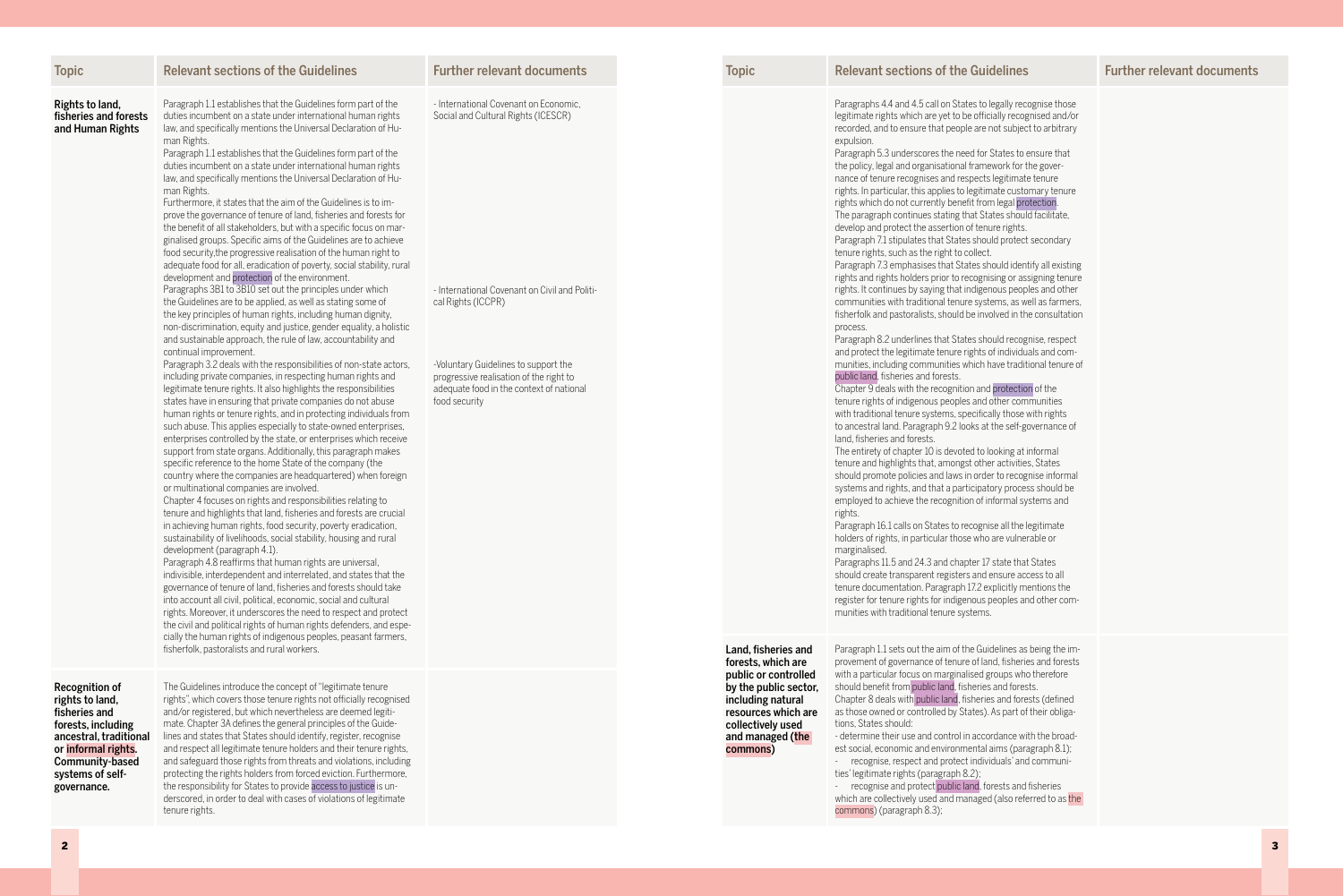| <b>Topic</b>                             | <b>Relevant sections of the Guidelines</b>                                                                                                                                                                                                                                                                                                                                                                                                                                                                                                                                                                                     | <b>Further relevant documents</b>                                                                                                                                                                                                                                                                                                                                                                                                         | <b>Topic</b>                                                                                                                                 | <b>Relevant sections of the Guidelines</b>                                                                                                                                                                                                                                                                                                                                                                                                                                                                                                                       |
|------------------------------------------|--------------------------------------------------------------------------------------------------------------------------------------------------------------------------------------------------------------------------------------------------------------------------------------------------------------------------------------------------------------------------------------------------------------------------------------------------------------------------------------------------------------------------------------------------------------------------------------------------------------------------------|-------------------------------------------------------------------------------------------------------------------------------------------------------------------------------------------------------------------------------------------------------------------------------------------------------------------------------------------------------------------------------------------------------------------------------------------|----------------------------------------------------------------------------------------------------------------------------------------------|------------------------------------------------------------------------------------------------------------------------------------------------------------------------------------------------------------------------------------------------------------------------------------------------------------------------------------------------------------------------------------------------------------------------------------------------------------------------------------------------------------------------------------------------------------------|
|                                          | - determine which public land, fisheries and forests will be<br>attributed to other actors, for example, private companies<br>(paragraph 8.5);<br>develop policies concerning the use and control of these<br>resources which promote an equitable distribution of profits,<br>through a process of consultation with all stakeholders who<br>could be affected by the use of these public resources (para-<br>graph $8.6$ );<br>- ensure that the policies used for attributing tenure rights                                                                                                                                 |                                                                                                                                                                                                                                                                                                                                                                                                                                           |                                                                                                                                              | Paragraphs 15.1, 15.2 and 15.3 recommend that Sta                                                                                                                                                                                                                                                                                                                                                                                                                                                                                                                |
|                                          | to public natural resources are in line with the broadest social,<br>economic and environmental aims; and include local communi-<br>ties who have traditionally used the land, fisheries and forests<br>when tenure rights are reassigned (paragraph 8.7);<br>- oversee the outcome of allocation programs, focussing<br>especially on the impact per gender in relation to food security<br>and poverty eradication, as well as any consequences for social,<br>economic and environmental aims, and introduce the necessary<br>corrective measures. (paragraph 8.11)                                                         |                                                                                                                                                                                                                                                                                                                                                                                                                                           | <b>Agrarian reform</b>                                                                                                                       | out redistributive reforms of tenure rights to land, f<br>forests. They should be carried out for social, econo<br>vironmental reasons, and should be seen in the cor<br>concentration of tenure rights and significant levels<br>Equal access for men and women should be guarar<br>Paragraph 15.5 underscores the need to clearly def<br>of any reform programme and the intended benefic<br>context, the following categories are mentioned: far<br>ing homegardens, informal settlement residents, pa<br>historically disadvantaged groups, marginalised gro |
| Access to land.<br>fisheries and forests | Paragraph 3B2 establishes non-discrimination as a fundamen-<br>tal principle of the Guidelines. This includes discrimination for<br>financial reasons.<br>Chapter 8 deals with public land, fisheries and forests, including<br>their allocation (see "Public land, fisheries and forests").<br>Chapter 11 looks at access to land, fisheries and forests via<br>sale and lease markets. Amongst other important aspects,<br>the importance of the market being fair and transparent is<br>highlighted (paragraph 11.1), as well as the need to regulate the                                                                   | FAO Resolution 5/89 "Farmers' rights":<br>plant genetic resources are a common<br>heritage of mankind to be preserved,<br>and to be freely available for use, for the<br>benefit of present and future generations.<br>Recognition of the role of unnumbered<br>generations in their conservation and<br>improvement.                                                                                                                     |                                                                                                                                              | indigenous peoples, gatherers, and small-scale foo<br>Paragraph 15.6 emphasises that States should ens<br>policy and laws regarding agrarian reform help ben<br>(communities, families or individuals) to obtain an<br>standard of living from the land, fisheries and forest<br>receive.<br>Paragraph 15.8 highlights the need to ensure that a<br>support measures are made available to the benefi<br>reform so as to allow people the possibility to work.                                                                                                   |
|                                          | markets so as to avoid any negative impacts on local communi-<br>ties, indigenous communities, and vulnerable groups, which may<br>result from speculation or the <b>concentration of land</b> . It is further<br>stated that States should ensure that small-scale producers and<br>poor or marginalised groups are not discriminated against or<br>excluded (paragraphs 11.3 and 11.8).<br>Paragraph 13.2 refers to the creation of land banks.<br>Chapter 14 deals with the restitution of land, fisheries and forests<br>(see "Restitution").<br>Chapter 15 deals with redistributive reforms (see "Agrarian"<br>reform"). |                                                                                                                                                                                                                                                                                                                                                                                                                                           | Promotion,<br>implementation,<br>attribution policies and programmes.<br>moitoring and<br>evaluation of the<br><b>Guidelines</b><br>process. | Paragraphs 5.8 and 8.11 call on States and other ac<br>periodically revise and maintain oversight of the fra<br>Paragraphs 26.1 and 26.5 encourage States to crea<br>of stakeholders at local, national and regional levels<br>support the implementation, follow-up and evaluat<br>Guidelines. Development partners, UN specialised<br>and regional organisations are also encouraged to s<br>Lastly, all stakeholders are encouraged, including c<br>organisations and the private sector, to promote are                                                      |
| <b>Restitution</b>                       | Chapter 14 focuses on the restitution of lost tenure rights to<br>land, fisheries and forests.                                                                                                                                                                                                                                                                                                                                                                                                                                                                                                                                 | - United Nations "Principles on housing<br>and property restitution" - Principle 16,<br>paragraph 16.1: The Rights of tenants and<br>other non-owners: States should ensure<br>that the rights of tenants, social-occu-                                                                                                                                                                                                                   |                                                                                                                                              | Guidelines, in accordance with national contexts are<br>Paragraph 15.8 underlines that the CFS should asset<br>progress made in implementing these Guidelines, t<br>and their contribution to the improvement of the go<br>tenure.                                                                                                                                                                                                                                                                                                                               |
|                                          |                                                                                                                                                                                                                                                                                                                                                                                                                                                                                                                                                                                                                                | pancy rights holders and other legitimate<br>users of land and property are recognized<br>within restitution programmes. To the<br>maximum extent possible, States should<br>ensure that such persons are able to<br>return to and repossess their housing, land<br>and property in a similar manner to those<br>possessing formal ownership rights.<br>- "Basic Principles and Guidelines on the<br>Right to a Remedy and Reparation for | <b>Participation</b><br>of individuals,<br>communities and<br>social organisations<br>in decision making<br>processes                        | Paragraph 1.1 establishes that the Guidelines form<br>duties incumbent on a State under international hu<br>law and sets out the aim of the Guidelines as being<br>ment of governance of tenure of land, fisheries and<br>a particular focus on marginalised groups. Informat<br>effective participation in decision making processe<br>core principles of human rights.<br>Paragraph 3B6 sets out an international standard o<br>bring individuals into decision making processes w<br>them. It explicitly mentions that this requires consi-                   |

## es **Further relevant documents**

Victims of Gross Violations of International Human Rights Law and Serious Violations of International Humanitarian Law" - United Nations: Access to Justice and Redress for suffering, especially via restitution or compensation, non-discrimination

States carry d, fisheries and onomic and encontext of high vels of poverty. ranteed. define the aims eficiaries. In this comilies seeki, pastoralists, discores groups, youth, indigenous people.<br>Food producers, ensure that peneficiaries an adequate rests that they

at all necessary neficiaries of the<br>prk.

actors to framework of

reate platforms vels in order to uation of these ed agencies to support this

ng civil society and apply these and priorities. assess the es, their impact e governance of

m part of the human rights ng the improvemd forests with mation and sses is one of the

rd on how to s which affect nsideration of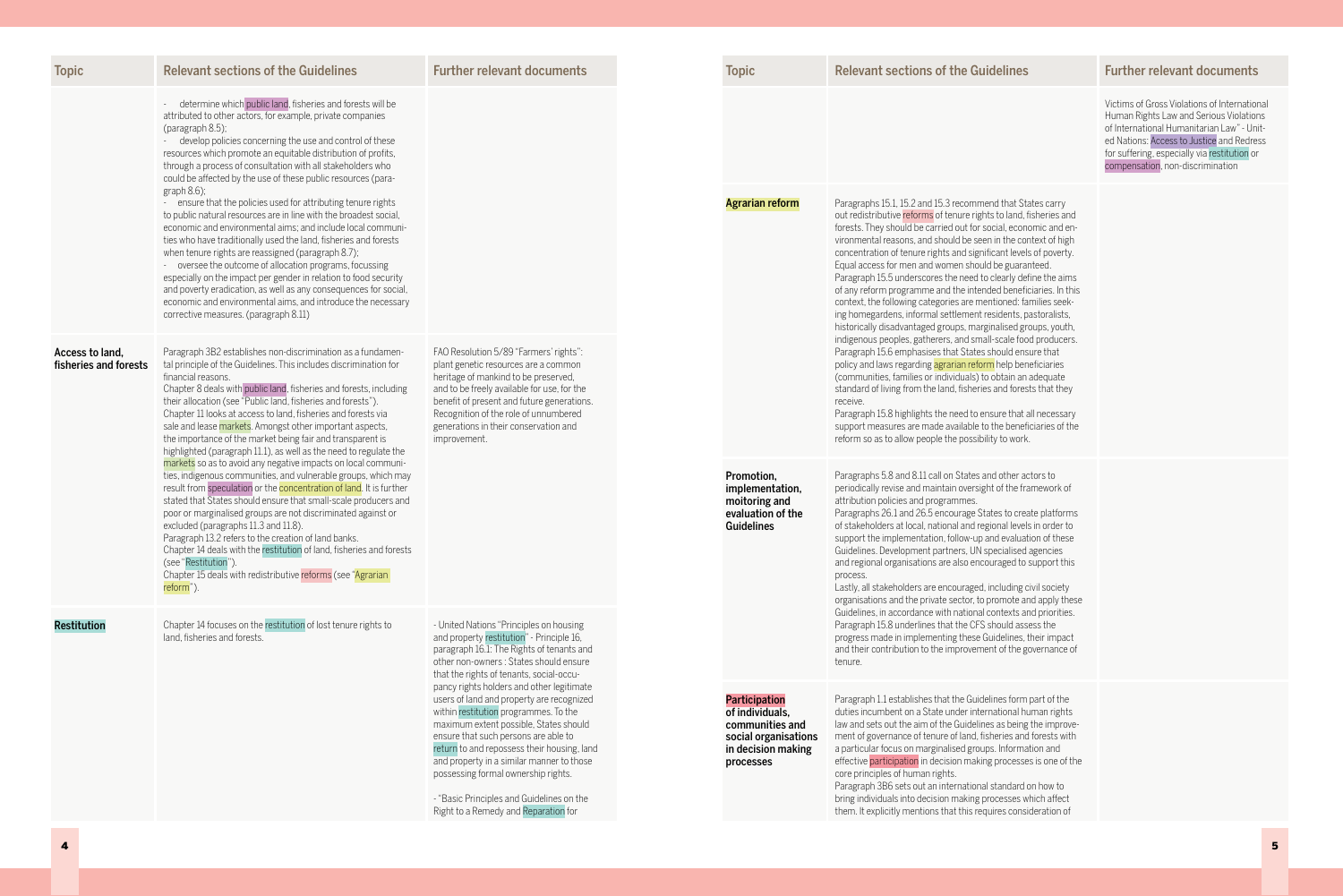| <b>Topic</b>                                                                                         | <b>Relevant sections of the Guidelines</b>                                                                                                                                                                                                                                                                                                                                                                                                                                                                                                                                                                                                                                                                                                                                                                                                                                                                                                                                                                                                                                                                       | <b>Further relevant documents</b>                                                                                                                                                                                                                                               | <b>Topic</b>                                                                | <b>Relevant sections of the Guidelines</b>                                                                                                                                                                                                                                                                                                                                                                                                                                                                                                                                                                                                                                                                                                                                                                                                                                                                                                                                                                                                                                                              | <b>Further relevant documents</b>                                                                                                                                              |
|------------------------------------------------------------------------------------------------------|------------------------------------------------------------------------------------------------------------------------------------------------------------------------------------------------------------------------------------------------------------------------------------------------------------------------------------------------------------------------------------------------------------------------------------------------------------------------------------------------------------------------------------------------------------------------------------------------------------------------------------------------------------------------------------------------------------------------------------------------------------------------------------------------------------------------------------------------------------------------------------------------------------------------------------------------------------------------------------------------------------------------------------------------------------------------------------------------------------------|---------------------------------------------------------------------------------------------------------------------------------------------------------------------------------------------------------------------------------------------------------------------------------|-----------------------------------------------------------------------------|---------------------------------------------------------------------------------------------------------------------------------------------------------------------------------------------------------------------------------------------------------------------------------------------------------------------------------------------------------------------------------------------------------------------------------------------------------------------------------------------------------------------------------------------------------------------------------------------------------------------------------------------------------------------------------------------------------------------------------------------------------------------------------------------------------------------------------------------------------------------------------------------------------------------------------------------------------------------------------------------------------------------------------------------------------------------------------------------------------|--------------------------------------------------------------------------------------------------------------------------------------------------------------------------------|
|                                                                                                      | existing power imbalances between different parties (namely<br>between communities, private companies, state bodies, etc.).<br>The Guidelines also explicitly mention consultation as an ele-<br>ment of responsible governance in the chapters on:<br>- the recognition of different forms of tenure rights (para-<br>graphs 4.4 and 4.10);<br>- the development of policy, laws and procedure (paragraph<br>$5.5$ );<br>the use and allocation of public land (paragraphs 8.6 and<br>$\sim$<br>$8.7$ ;<br>the recognition of informal tenure systems (paragraph<br>$10.3$ ;<br>investments (paragraphs 12.5, 12.9, 12.10 and 12.11);<br>redistributive agrarian reform (paragraphs 15.4 and 15.6);<br>evictions (paragraph 16.2);<br>spatial planning (paragraph 20.2);<br>negotiation and implementation of climate change mitiga-<br>tion or adaptation measures (paragraphs 23.2 and 23.3).                                                                                                                                                                                                                 |                                                                                                                                                                                                                                                                                 |                                                                             | ute to rural development, promote and guarantee local food<br>production systems, drive sustainable economic and social<br>development, and diversify livelihoods.<br>Paragraph 15.5 calls on States to define the beneficiaries of<br>redistributive agrarian reforms and specifically mentions fami-<br>lies seeking allotments, women, informal settlement residents,<br>pastoralists, historically disadvantaged groups, marginalised<br>groups, youth, indigenous peoples, gatherers and small-scale<br>food producers.<br>Paragraph 20.5 states that spatial planning should be a factor<br>in the sustainable management of land, fisheries and forests, in-<br>cluding agro-ecological approaches, to deal with the challenges<br>of climate change and food security.<br>Paragraph 20.3 stipulates that States should reconcile and<br>prioritise varied interests in spatial planning and ensure that the<br>needs of different uses - rural, agricultural, nomadic, urban and<br>environmental - are provided for.                                                                           |                                                                                                                                                                                |
| Small-scale food<br>producers, local<br>production systems<br>and agro-ecology<br>(Food Sovereignty) | Paragraph 9.9 reaffirms the principle for indigenous peoples of<br>free, prior and informed consent<br>Paragraph 26.2 calls on States to set up or to use existing<br>national multi-stakeholder platforms to implement, monitor and<br>evaluate the impact of the Guidelines on tenure, food security,<br>the realisation of the right to adequate food, and sustainable<br>development<br>Paragraph 1.1 sets out the aim of the Guidelines as being the im-<br>provement of governance of tenure of land, fisheries and forests<br>with a particular focus on marginalised groups.<br>Paragraph 10.3 calls on States to pay special attention to small-<br>scale food producers and tenants when recognising informal                                                                                                                                                                                                                                                                                                                                                                                          | Code of Conduct for Responsible Fisheries<br>(1995), paragraphs 6.18, 9.1.4 and 10.1.3:<br>Recognising the important contributions<br>of artisanal and small-scale fisheries to<br>employment, income and food secu-                                                            | Indigenous peoples<br>and communities<br>with traditional<br>tenure systems | Paragraph 1.1 sets out the aim of the Guidelines as being the im-<br>provement of governance of tenure of land, fisheries and forests<br>with a particular focus on marginalised groups.<br>Chapter 9 is devoted to the tenure systems of indigenous peo-<br>ples (which includes indigenous fishing communities, peasant<br>farmers and pastoralists) and other communities with custom-<br>ary tenure systems. Paragraph 9.5 highlights the recognition of<br>the rights of indigenous peoples to their ancestral land and their<br>protection against forced eviction (paragraph 9.5). Paragraph<br>9.8 calls on States to work on documenting and disseminating<br>information regarding the characteristics and location of land<br>fisheries and forests used and controlled by communities in<br>order to avoid conflicting claims. Paragraph 9.9 reaffirms the                                                                                                                                                                                                                                  | - International Labour Organization Con-<br>vention (No 169) concerning Indigenous<br>and Tribal Peoples<br>- United Nations Declaration on the Rights<br>of Indigenous People |
|                                                                                                      | tenure.<br>Paragraph 11.2 calls on States to ensure that markets function in<br>such a way as to promote the sustainable use of land, fisheries<br>and forests and environmental conservation, as well as the fair<br>and equitable use of genetic resources associated with land,<br>fisheries and forests, and to increase participation by the poor.                                                                                                                                                                                                                                                                                                                                                                                                                                                                                                                                                                                                                                                                                                                                                          | rity, States should appropriately protect<br>the rights of fishers and fishworkers,<br>particularly those engaged in subsistence,<br>small-scale and artisanal fisheries, to a<br>secure livelihood, as well as access to fish-<br>ing grounds, taking into account traditional |                                                                             | principle of free, prior and informed consent<br>The chapter contains various extracts from the United Nations<br>Declaration on the Rights of Indigenous Peoples. It also refers to<br>the International Labour Organization Convention (No 169) and<br>the Convention on Biological Diversity.                                                                                                                                                                                                                                                                                                                                                                                                                                                                                                                                                                                                                                                                                                                                                                                                        | - Convention on Biological Diversity                                                                                                                                           |
|                                                                                                      | Paragraphs 11.8 and 12.2 recognise the importance of small-<br>scale food producers for food security, nutrition, poverty reduc-<br>tion, and environmental resilience.<br>A number of paragraphs call for specific protection for small-<br>scale food producers and their tenure rights in the following<br>contexts:<br>- recognition and allocation of tenure rights (paragraph 7.3)<br>- tenure transactions via market operations (paragraph 11.8)<br>investments involving large-scale transactions (paragraph<br>12.10)<br>climate change mitigation and adaptation measures (para-<br>graphs 23.1 and 23.3)<br>Paragraph 12.2 calls on States to support investments made by<br>small-scale food producers. Moreover, it encourages States to<br>support small-scale producer sensitive investments<br>Paragraph 12.3 states that transactions in tenure rights should<br>be consistent with sustainable human development, focusing on<br>small-scale food producers.<br>Paragraph 12.4 defines responsible investment, which should,<br>amongst other objectives, support local communities, contrib- | practices.                                                                                                                                                                                                                                                                      | Gender equity and<br>women's rights                                         | Paragraph 3B4 emphasises the importance of gender equality in<br>tenure rights. It specifically guarantees equal rights for women<br>and men. Furthermore, States must ensure that women have<br>the same tenure rights and access to land, fisheries and forests,<br>independent of their civil or marital status.<br>The Guidelines also contain detailed provisions on different<br>aspects of tenure where it is key to introduce gender issues and<br>equal rights for women and men, namely:<br>- rights and responsibilities related to tenure (paragraphs 4.6<br>and $4.7$ :<br>policy, legal and organisational frameworks, as well as parti-<br>cipation in designing them (paragraphs 5.3, 5.4 and 5.5);<br>protection of women who hold subsidiary or secondary<br>rights, such as gathering rights (paragraph 7.1);<br>the allocation of public land, fisheries and forests and the<br>impact on food security and poverty reduction (paragraph 8.11);<br>- indigenous women (paragraph 9.10);<br>- the recognition of informal tenure rights and systems (para-<br>graphs 10.1 and 10.3); | - Convention on the Elimination of All<br>Forms of Discrimination Against Women<br>(CEDAW)                                                                                     |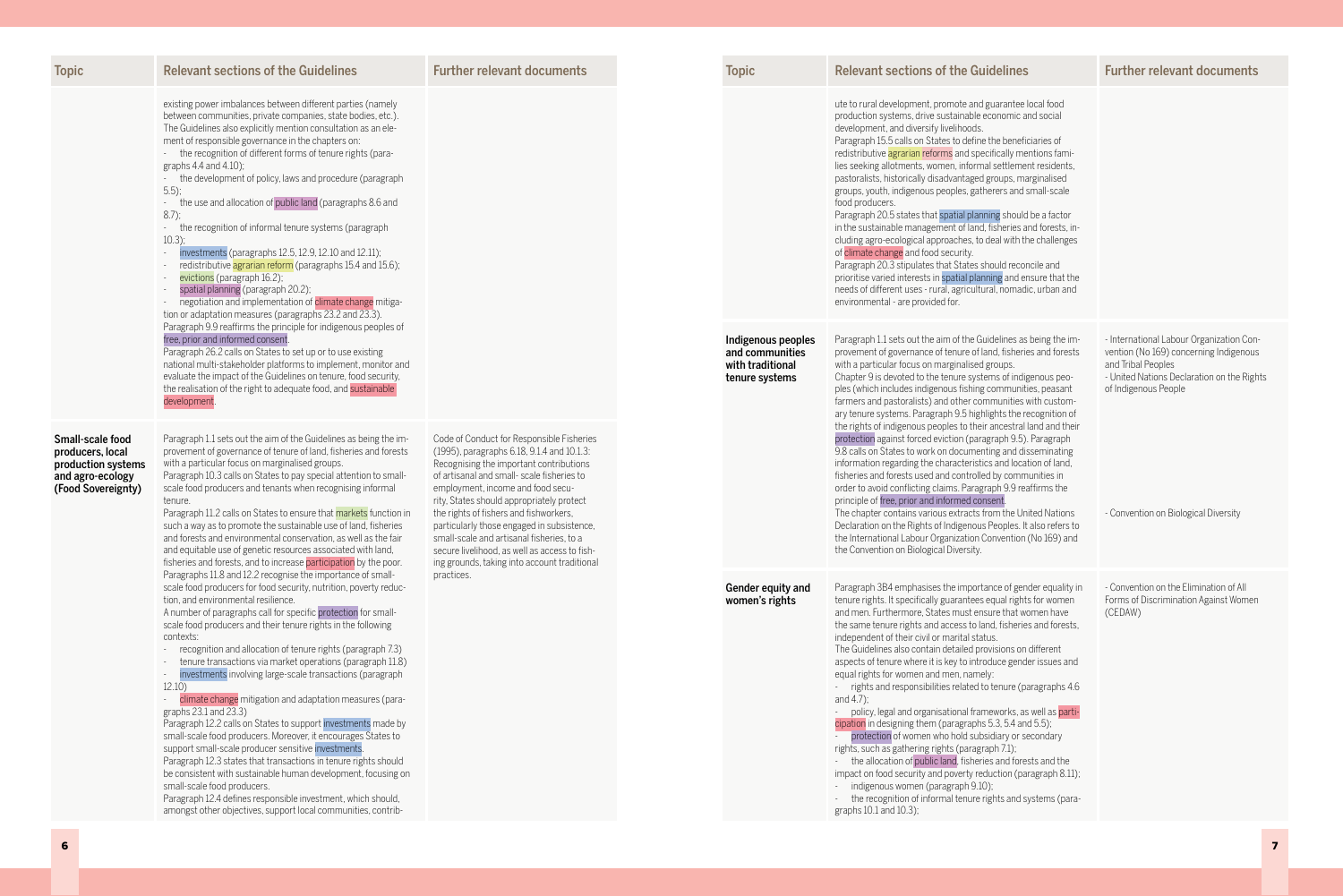| <b>Topic</b>                                                        | <b>Relevant sections of the Guidelines</b>                                                                                                                                                                                                                                                                                                                                                                                                                                                                                                                                                                                                                                                                                                                                                                                                                                                                         | <b>Further relevant documents</b>                                 |              | <b>Topic</b>                                                                                                                                                                                                                                                                                                                                                                                                                                                                                                                                                                                                                                                                                                                                                                                                                                                                                                                                                                                                                                                                                                                                       | <b>Relevant sections of the Guidelines</b>                                                                                                                                                                                                                                                                                                                                                                                                                                                                                                                                                                                                                                                                                                                                                                                                      |
|---------------------------------------------------------------------|--------------------------------------------------------------------------------------------------------------------------------------------------------------------------------------------------------------------------------------------------------------------------------------------------------------------------------------------------------------------------------------------------------------------------------------------------------------------------------------------------------------------------------------------------------------------------------------------------------------------------------------------------------------------------------------------------------------------------------------------------------------------------------------------------------------------------------------------------------------------------------------------------------------------|-------------------------------------------------------------------|--------------|----------------------------------------------------------------------------------------------------------------------------------------------------------------------------------------------------------------------------------------------------------------------------------------------------------------------------------------------------------------------------------------------------------------------------------------------------------------------------------------------------------------------------------------------------------------------------------------------------------------------------------------------------------------------------------------------------------------------------------------------------------------------------------------------------------------------------------------------------------------------------------------------------------------------------------------------------------------------------------------------------------------------------------------------------------------------------------------------------------------------------------------------------|-------------------------------------------------------------------------------------------------------------------------------------------------------------------------------------------------------------------------------------------------------------------------------------------------------------------------------------------------------------------------------------------------------------------------------------------------------------------------------------------------------------------------------------------------------------------------------------------------------------------------------------------------------------------------------------------------------------------------------------------------------------------------------------------------------------------------------------------------|
|                                                                     | - the involvement of women in negotiations for investment<br>projects (paragraph 12.11);<br>the restitution of land, fisheries and forests (paragraph<br>$14.4$ ;<br>redistributive agrarian reform (paragraph 15.9);<br>spatial planning (paragraph 20.2);<br>access for women to dispute resolution mechanisms and<br>services (paragraph 21.1);<br>conflict situations and procedures for restitution, rehabilita-<br>tion and reparation (paragraphs 25.4 and 25.5);<br>establishing national dialogue platforms (paragraph 26.2).                                                                                                                                                                                                                                                                                                                                                                             |                                                                   |              | Territory/Holistic<br>Paragraph 3B5 highlights the importance of recognising that<br>natural resources and their uses are interconnected and adopt-<br>approach/Multiple<br>ing a sustainable and integrated approach to their use.<br>dimensions and<br>Paragraph 5.3 recognises the social, cultural, economic and<br>functions of land,<br>fisheries and forests<br>environmental importance of land, fisheries and forests and<br>calls on States to ensure that policy, legal and organisational<br>and their use<br>frameworks reflect this fact. It further highlights that these<br>frameworks should reflect the interconnection between land,<br>fisheries and forests and their uses, and an integrated approach<br>should be taken to their management.<br>Paragraphs 9.1 and 9.7 call on States and other actors to<br>recognise that land, fisheries and forests have a social, cultural,<br>spiritual, economic, environmental and political value for indig-<br>policies and laws.<br>Obligations upon<br><b>States</b><br>tenure rights; and to prevent disputes.<br>Paragraph 3.2 confirms that States also have the duty of ef- |                                                                                                                                                                                                                                                                                                                                                                                                                                                                                                                                                                                                                                                                                                                                                                                                                                                 |
| Youth                                                               | Paragraph 1.1 sets out the aim of the Guidelines as being the im-<br>provement of governance of tenure of land, fisheries and forests<br>with a particular focus on marginalised groups. In certain local<br>and national contexts, youth can be especially discriminated                                                                                                                                                                                                                                                                                                                                                                                                                                                                                                                                                                                                                                          |                                                                   |              |                                                                                                                                                                                                                                                                                                                                                                                                                                                                                                                                                                                                                                                                                                                                                                                                                                                                                                                                                                                                                                                                                                                                                    | enous peoples and other communities with customary tenure<br>systems, and to take these values into account when drafting                                                                                                                                                                                                                                                                                                                                                                                                                                                                                                                                                                                                                                                                                                                       |
|                                                                     | against and marginalised. Consequently, particular attention<br>needs to be paid to this issue.<br>Paragraph 3B3 establishes equity and justice as key principles<br>for the application of these Guidelines. It emphasises the fact<br>that the recognition of equality between individuals may require<br>the acknowledgement of differences between individuals, and<br>the adoption of positive measures, including empowerment, in<br>order to promote equitable tenure rights and access to land,<br>fisheries and forests for all, including youth.<br>Paragraph 15.5 calls on States to identify the beneficiaries of<br>redistributive agrarian reforms and mentions, among other<br>groups, the youth.                                                                                                                                                                                                   |                                                                   |              |                                                                                                                                                                                                                                                                                                                                                                                                                                                                                                                                                                                                                                                                                                                                                                                                                                                                                                                                                                                                                                                                                                                                                    | Paragraph 3.1 specifies that States have the duty to recognise<br>and respect legitimate holders of tenure and their rights; to safe-<br>guard legitimate tenure rights against threats and infringement;<br>to promote and facilitate the use of legitimate tenure rights; to<br>provide access to justice in cases of infringement of legitimate<br>fectively regulating business enterprises to ensure they do not<br>violate neither tenure nor human rights, as well as the duty of<br>holding them to account. Furthermore, States, as well as the<br>home States of private enterprises, must provide effective legal<br>protection, access to justice, remedy and reparation to those<br>who have seen their tenure or human rights violated by private                                                                                 |
| <b>Protecting those</b><br>who act in defence<br>of rights to land, | Paragraph 3A4 highlights that States should ensure access to<br>justice to combat infringement of legitimate tenure rights.<br>Paragraph 4.8 underlines the need to respect and protect the                                                                                                                                                                                                                                                                                                                                                                                                                                                                                                                                                                                                                                                                                                                        | International Covenant on Civil and Politi-<br>cal Rights (ICCPR) | enterprises. |                                                                                                                                                                                                                                                                                                                                                                                                                                                                                                                                                                                                                                                                                                                                                                                                                                                                                                                                                                                                                                                                                                                                                    |                                                                                                                                                                                                                                                                                                                                                                                                                                                                                                                                                                                                                                                                                                                                                                                                                                                 |
| fisheries and<br>forests, and access<br>to justice                  | civil and political rights of defenders of human rights, especially<br>the human rights of indigenous people, peasant farmers, fisher-<br>folk, pastoralists and rural workers. Special emphasis is placed<br>on the fact that States should ensure that their human rights<br>obligations are observed in relation to associations and individu-<br>als who act in defence of land, fisheries and forests.<br>The Guidelines also affirm that States should facilitate access                                                                                                                                                                                                                                                                                                                                                                                                                                     |                                                                   |              | <b>Responsibilities of</b><br>non-state actors.<br>especially business<br>enterprises<br>Main beneficiary<br>groups                                                                                                                                                                                                                                                                                                                                                                                                                                                                                                                                                                                                                                                                                                                                                                                                                                                                                                                                                                                                                                | Paragraph 3.2 underscores the responsibility that businesses<br>have to respect legitimate tenure rights and human rights. All<br>businesses should act with due diligence to ensure their activi-<br>ties and operations do not affect legitimate tenure rights and<br>human rights. They should also establish grievance mechanisms<br>for possible infringements of rights.                                                                                                                                                                                                                                                                                                                                                                                                                                                                  |
|                                                                     | to judicial and administrative bodies which provide "timely,<br>affordable and effective means of resolving disputes over tenure<br>rights" (paragraph 4.9). States should also consider provid-<br>ing support to individuals who are unable to participate in the<br>judicial process (paragraph 4.7).<br>Paragraph 7.3 underscores that States should facilitate access to<br>justice to those who feel their rights have not been recognised.<br>Paragraph 21.1 deals with access to judicial and administrative<br>bodies when disputes concerning tenure rights arise. The Guide-<br>lines also call on States to provide legal support to vulnerable<br>and marginalised people so as to ensure access to justice for<br>all without discrimination (paragraph 21.6). In addition, States<br>may consider creating specialised tribunals to resolve disputes<br>relating to tenure rights (paragraph 21.2). |                                                                   |              | <b>Transboundary</b><br>matters                                                                                                                                                                                                                                                                                                                                                                                                                                                                                                                                                                                                                                                                                                                                                                                                                                                                                                                                                                                                                                                                                                                    | Paragraphs 1.1 and 1.2.4 indicate the main intended beneficia-<br>ries of the Guidelines: indigenous peoples, peasant farmers,<br>fisherfolk, pastoralists, forest users, small-scale producers, rural<br>workers, communities with customary tenure systems, vulner-<br>able and marginalised groups.<br>Where relevant, these Guidelines apply to situations that these<br>groups may be faced with. In certain cases, the Guidelines<br>contain specific provisions to protect these groups. This is the<br>case with chapter 9, which looks at indigenous communities and<br>other communities with customary tenure systems, as it is with<br>fishing and pastoral communities.<br>Paragraphs 22.1 and 22.2 deals with transboundary tenure<br>rights, which are of special importance for migrant fishing and<br>pastoralist communities. |

Topics of the Guidelines Further relevant documents Topic Relevant sections of the Guidelines Further relevant documents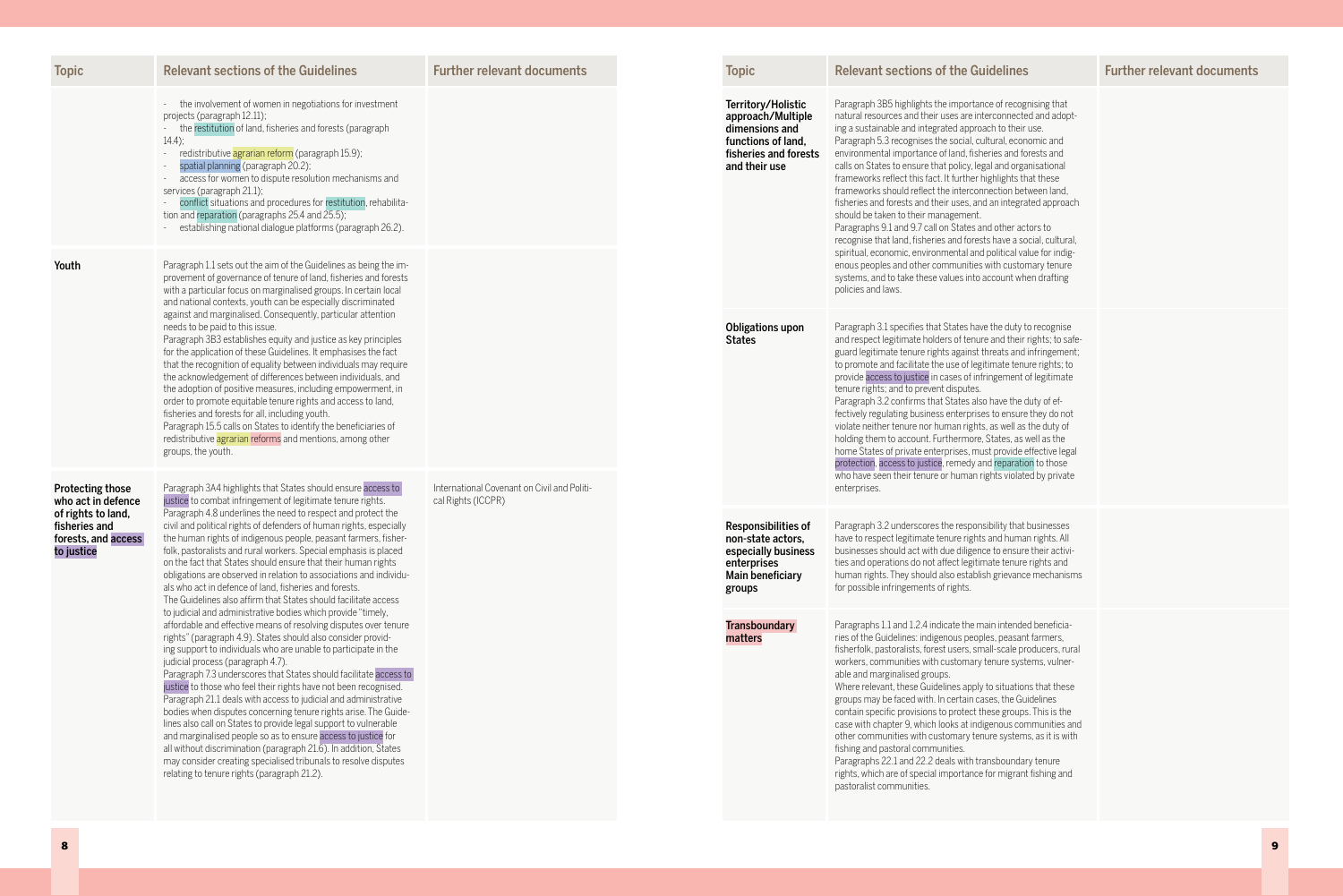| <b>Topic</b>                          | <b>Relevant sections of the Guidelines</b>                                                                                                                                                                                                                                                                                                                                                                                                                                                                                                                                                                                                                                                                                                                                                                                                                                                                                                                                                                                                                                                                                                                                                                                                                                                  | <b>Further relevant documents</b>                                                       | <b>Topic</b> | <b>Relevant sections of the Guidelines</b>                                                                                                                                                                                                                                                                                                                                                                                                                                                                                                                                                                                                                                                                                                                                                                                                                                                                                                                                                                                                                                                                                                                                                                                                                                                                                                               |
|---------------------------------------|---------------------------------------------------------------------------------------------------------------------------------------------------------------------------------------------------------------------------------------------------------------------------------------------------------------------------------------------------------------------------------------------------------------------------------------------------------------------------------------------------------------------------------------------------------------------------------------------------------------------------------------------------------------------------------------------------------------------------------------------------------------------------------------------------------------------------------------------------------------------------------------------------------------------------------------------------------------------------------------------------------------------------------------------------------------------------------------------------------------------------------------------------------------------------------------------------------------------------------------------------------------------------------------------|-----------------------------------------------------------------------------------------|--------------|----------------------------------------------------------------------------------------------------------------------------------------------------------------------------------------------------------------------------------------------------------------------------------------------------------------------------------------------------------------------------------------------------------------------------------------------------------------------------------------------------------------------------------------------------------------------------------------------------------------------------------------------------------------------------------------------------------------------------------------------------------------------------------------------------------------------------------------------------------------------------------------------------------------------------------------------------------------------------------------------------------------------------------------------------------------------------------------------------------------------------------------------------------------------------------------------------------------------------------------------------------------------------------------------------------------------------------------------------------|
|                                       | Chapter 22 focuses entirely on matters relating to the gover-<br>nance of land, fisheries and forests which traverse national<br>borders.<br>Paragraphs 22.2 and 22.3 underline the importance of States<br>improving the governance of transboundary tenure, paying<br>particular attention to protecting the livelihoods and rights of<br>pastoralists and fisherfolk. Rangelands and seasonal migration<br>routes of pastoralists are specifically mentioned, as well as the<br>fishing grounds of small-scale fisherfolk. Paragraph 22.3 refers<br>to paragraph 4.8 concerning the protection of all rights linked<br>to the use of and access to land, fisheries and forests, including<br>civil and political rights.                                                                                                                                                                                                                                                                                                                                                                                                                                                                                                                                                                 |                                                                                         |              | number of recommendations for investments in the form of<br>acquisition of land, fisheries or forests.<br>Paragraph 12.2 calls on States to support investments made by<br>small-scale producers given their importance for food security,<br>nutrition, poverty reduction and environmental resilience. The<br>paragraph also recommends investments to support small-scale<br>producers.<br>Paragraph 12.3 states that all transactions should take place in a<br>transparent manner.<br>Paragraph 12.4 defines responsible investments. Responsible<br>investments should do no harm to the environment, respect hu-<br>man rights and provide guarantees against the loss of legitimate<br>tenure rights. The aims of responsible investments include                                                                                                                                                                                                                                                                                                                                                                                                                                                                                                                                                                                                |
| <b>Evictions and</b><br>expropriation | Paragraph 4.4 calls on States to provide legal recognition for<br>legitimate tenure rights which are not currently protected by law<br>and to provide all persons with a degree of tenure security, which<br>guarantees them legal protection against forced evictions.<br>Paragraph 7.6 reaffirms that States should prevent forced<br>evictions.<br>Paragraph 9.4 underscores that indigenous communities and<br>other communities with customary tenure systems should not                                                                                                                                                                                                                                                                                                                                                                                                                                                                                                                                                                                                                                                                                                                                                                                                               | Basic Principles and Guidelines on<br>Development-Based Evictions and Displa-<br>cement |              | achieving food security, the sustainable use of land, fisheries and<br>forests, the promotion and safeguarding of local food production<br>systems, job creation and compliance with obligations of the<br>International Labour Organisation.<br>Paragraph 12.6 emphasises that States should provide guaran-<br>tees to protect tenure rights, human rights, livelihoods, food se-<br>curity and the environment from the threat of large-scale trans-<br>actions in tenure rights. It specifically mentions the introduction<br>of limits for permissible land transactions and rules about how                                                                                                                                                                                                                                                                                                                                                                                                                                                                                                                                                                                                                                                                                                                                                        |
|                                       | be forcibly evicted from ancestral land.<br>Paragraph 10.6 explicitly stipulates that States should prevent<br>forced evictions of individuals or communities with informal ten-<br>ure systems and rights, even when it is not possible to provide<br>them with legal recognition.<br>Chapter 16 contains a number of provisions to protect against<br>forced eviction in cases of expropriation.<br>Paragraph 16.1 reaffirms that expropriation is only justified when<br>it is for the general or public purpose, and calls on States to<br>clearly define the concept of public purpose.<br>Paragraph 16.2 highlights the need to inform and consult with all<br>those who will be impacted during each stage of the expropria-<br>tion process, to consider alternatives to expropriation and<br>evictions, and to be particularly sensitive when the areas hold<br>cultural, religious or environmental interest, or areas which are<br>important for the livelihoods of those affected.<br>Paragraphs 16.7 and 16.8 emphasise that States should avoid<br>evictions and only permit them in cases of general interest,<br>explore alternatives to eviction and involve and consult with the<br>affected communities.<br>Paragraph 16.9 emphasises the need for States to ensure that | http://www.ohchr.org/Documents/Is-<br>sues/Housing/Guidelines_en.pdf                    |              | larger transactions should be authorised. Furthermore, the same<br>paragraph recommends promoting investment models which do<br>not require large-scale transfers of tenure rights to investors.<br>Paragraphs 12.9, 12.10 and 12.11 make specific reference to the<br>consultation process for investments. They highlight, amongst<br>other points, that all parties should have access to all the<br>information.<br>Paragraph 12.10 recommends prior independent assessments<br>to examine the possible positive and negative impacts of<br>investments on tenure rights, food security and the progressive<br>realisation of the right to adequate food, livelihoods and the<br>environment. It is stated that is particularly important when<br>large-scale transactions of tenure rights are being considered,<br>in particular the acquisition of land, fisheries and forests. It also<br>emphasises the importance of identifying, in a systematic and<br>impartial manner, all existing legitimate tenure rights and claims<br>to an area, including customary and informal tenure rights.<br>Additionally, the rights and livelihoods of all those who may be<br>affected by an investment should be taken into account, includ-<br>ing for example small-scale producers.<br>Paragraph 12.12 underlines that investments should not contrib- |
|                                       | evictions do not lead to the loss of homes and loss of access to<br>productive resources for the communities affected, nor to put<br>them in a situation where their human rights might be violated.<br>The chapter also highlights the need to provide adequate<br>compensation which can take the form of, for example, money,<br>rights to alternative areas, or a combination of both (paragraphs<br>16.1 and 16.3).                                                                                                                                                                                                                                                                                                                                                                                                                                                                                                                                                                                                                                                                                                                                                                                                                                                                    | International Labour Organisation Conven-<br>tions                                      |              | ute to food insecurity or environmental degradation.<br>Paragraph 12.15 calls on States that invest or promote in-<br>vestments overseas to ensure that their conduct safeguards<br>legitimate tenure rights and promotes food security.<br>Further recommendations relating to investments or the acqui-<br>sition of land, fisheries and forests are contained elsewhere in<br>the Guidelines:<br>Paragraph 3B6 sets out an international standard for consulta-                                                                                                                                                                                                                                                                                                                                                                                                                                                                                                                                                                                                                                                                                                                                                                                                                                                                                       |
| Investments/ "land<br>grabbing"       | Paragraph 1.1 sets out the aim of the Guidelines as being the im-<br>provement of governance of tenure of land, fisheries and forests<br>with a particular focus on marginalised groups. This means that<br>any investments, public or private, should benefit these groups<br>first of all.<br>Chapter 12 focuses in its entirety on investments and has a                                                                                                                                                                                                                                                                                                                                                                                                                                                                                                                                                                                                                                                                                                                                                                                                                                                                                                                                 |                                                                                         |              | tion and participation, which, amongst other points, empha-<br>sises that existing power imbalances between parties (namely<br>between communities, businesses, state bodies etc) should be<br>taken into account.<br>Paragraph 3.2 deals with the responsibilities of non-state actors,<br>including private companies, in respecting human rights and<br>legitimate tenure rights. It also highlights the responsibilities                                                                                                                                                                                                                                                                                                                                                                                                                                                                                                                                                                                                                                                                                                                                                                                                                                                                                                                             |

### Guidelines **Topic Relevant Sections Contracts** Topic Relevant documents **Topic Relevant** sections of the Guidelines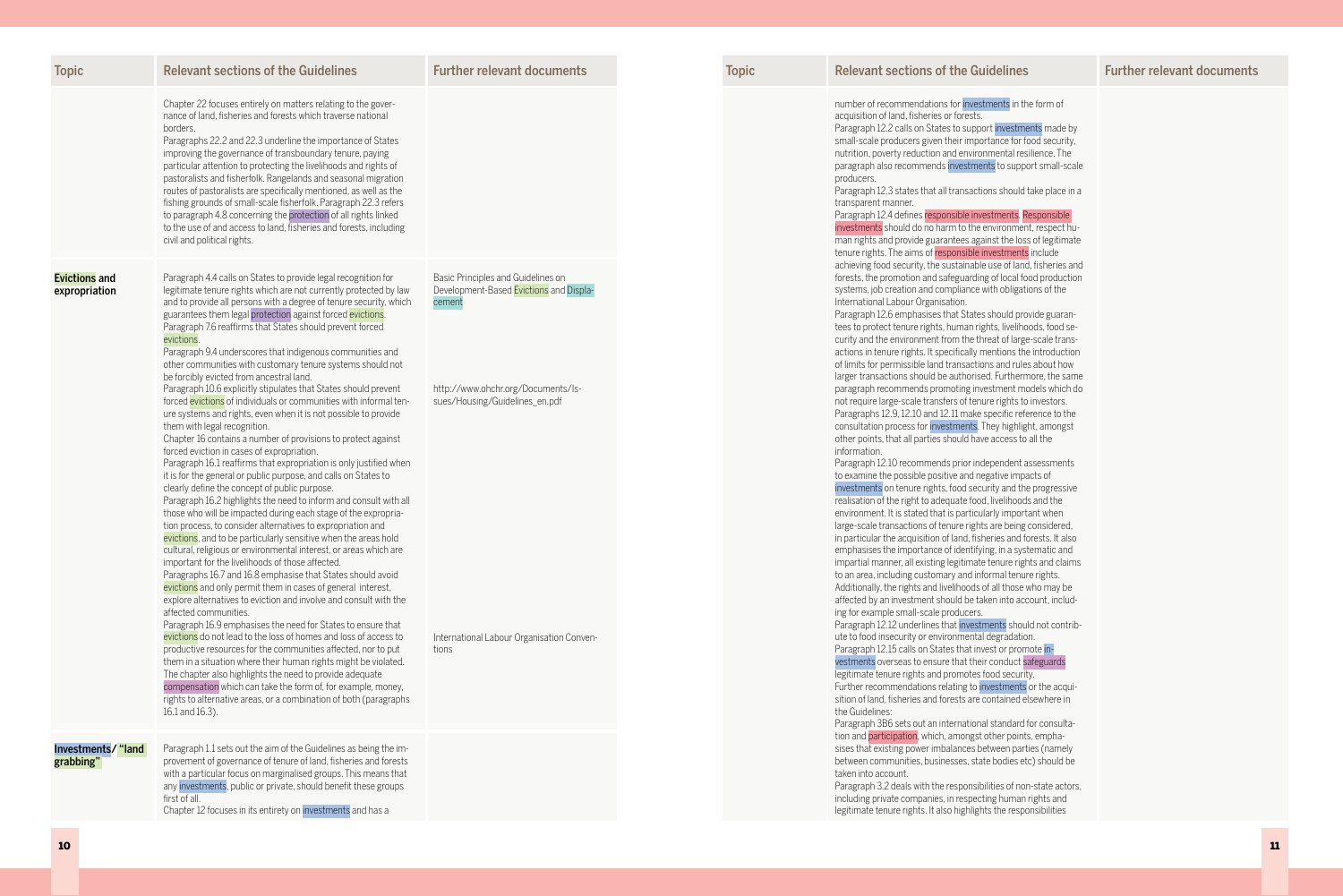## es Turther relevant documents Topic Relevant sections  $F$ urther relevant documents

### o prevent corrup-

f States to adopt ion to governance and balances, limicts of interest and irms that States v of decisions of hts the impor-

eed to prevent

egal and organ-

heries and

d other communi $h(9.12);$ 

,<br>15.9); ph  $16.6$ );

agraph 18.5);

ights (paragraph

that communitected from the mmunities who

heries and forests ends that States should develop a mini-(paragraph 24.1). In order and recommendations iner, of all existing aph 24.3).  $\mu$ ired (be it tempre that States hoods of both the

 $h(24.4)$ . hase, and states from the State to

ir places of origin. e disputes and re-establish the

on of tenure licitly highlights producers and

| <b>Relevant sections of the Guidelines</b>                                                                                                                                                                                                                                                                                                                                                                                                                                                                                                                                                                                                                                                                                                                                                                                                                                                                                                                                                                                                                   | <b>Further relevant documents</b>                                                                                                                                                                                                                          | <b>Topic</b>             | <b>Relevant sections of the Guideline</b>                                                                                                                                                                                                                                                                                                                                                                                                                                                                                                                                                                                                                                                                                                                                                                                                                                                |
|--------------------------------------------------------------------------------------------------------------------------------------------------------------------------------------------------------------------------------------------------------------------------------------------------------------------------------------------------------------------------------------------------------------------------------------------------------------------------------------------------------------------------------------------------------------------------------------------------------------------------------------------------------------------------------------------------------------------------------------------------------------------------------------------------------------------------------------------------------------------------------------------------------------------------------------------------------------------------------------------------------------------------------------------------------------|------------------------------------------------------------------------------------------------------------------------------------------------------------------------------------------------------------------------------------------------------------|--------------------------|------------------------------------------------------------------------------------------------------------------------------------------------------------------------------------------------------------------------------------------------------------------------------------------------------------------------------------------------------------------------------------------------------------------------------------------------------------------------------------------------------------------------------------------------------------------------------------------------------------------------------------------------------------------------------------------------------------------------------------------------------------------------------------------------------------------------------------------------------------------------------------------|
| States have in ensuring that private companies are not abusing<br>human or tenure rights, and in protecting individuals from<br>such abuse. This applies especially to state owned enterprises,<br>enterprises controlled by the state, or enterprises which receive<br>support from organs of the state. Additionally, this paragraph<br>makes specific reference to the home State of the company (the<br>country where the companies are headquartered) when foreign<br>or multinational companies are involved.<br>Paragraph 11.2 underscores the fact that States should protect<br>local communities, indigenous peoples and marginalised groups<br>from speculation and the concentration of land, and that they<br>should regulate land tenure markets in order to protect social,<br>cultural and environmental values.<br>Paragraph 11.8 highlights the importance of small-scale produc-<br>ers for national food security and social stability and calls on<br>States to protect their tenure rights in market transactions of<br>tenure rights. |                                                                                                                                                                                                                                                            | <b>Corruption</b>        | "Paragraph 3A5 calls on States to endeavour to<br>tion in all forms, at all levels, and in<br>all settings."<br>Paragraph 6.9 underscores the responsibility of<br>and apply measures to fight corruption in relation<br>and tenure rights, such as establishing checks a<br>iting the arbitrary use of power, resolving conflic<br>adopting clear rules and regulations. It also affir<br>should facilitate administrative or judicial review<br>implementing agencies. Furthermore, it highligh<br>tance of transparency and accountability.<br>The Guidelines also specifically highlight the nee<br>corruption in the following areas:<br>review and v of the effectiveness of policy, le<br>isational frameworks (paragraph 5.8);<br>allocation of tenure rights to public land, fish<br>forests (paragraph 8.9);<br>tenure systems for indigenous peoples and                      |
| Paragraph 11.2 underscores the fact that States should protect<br>local communities, indigenous peoples and marginalised groups<br>from speculation and the concentration of land, and that they<br>should regulate land tenure markets in order to protect social,<br>cultural and environmental values.<br>Chapter 15 recommends that States carry out redistributive<br>reforms where there are high levels of land concentration and<br>high levels of poverty (see "Agrarian reform").<br>Paragraph 19.1 recommends the use of taxation to avoid specu-<br>lation and the concentration of land ownership.                                                                                                                                                                                                                                                                                                                                                                                                                                              |                                                                                                                                                                                                                                                            |                          | ties with customary tenure systems (paragraph<br>informal tenure (paragraph 10.5);<br>markets for tenure rights (paragraph 11.7);<br>redistributive agrarian reforms (paragraph 1<br>expropriation and compensation (paragrap<br>records of tenure rights (paragraph 17.5);<br>valuation of land, fisheries and forests (para<br>taxation (paragraph 19.3);<br>spatial planning (paragraph 20.4);<br>resolution of disputes concerning tenure rig<br>$21.5$ ).                                                                                                                                                                                                                                                                                                                                                                                                                           |
| The Guidelines do not specifically discuss mining. Nevertheless,<br>the preface mentions that, if so desired, these Guidelines can be<br>applied to other natural resources linked to land, fisheries and<br>forestry, such as water or minerals.<br>In this way, a large part of these Guidelines can be applied to the<br>mining context when mining affects tenure rights to land, fisher-<br>ies or forests (eg, chapter 12 on investments and safeguards).                                                                                                                                                                                                                                                                                                                                                                                                                                                                                                                                                                                              | - United Nations Principles on Housing<br>and Property Restitution for Refugees and<br>Displaced Persons (Pinheiro Principles)<br>- Convention relating to the Status of<br>Refugees<br>- Protocol of the Convention relating to the<br>Status of Refugees | <b>Natural disasters</b> | Chapter 23 looks at climate change and states t<br>ties' tenure rights should be respected and prote<br>effects of climate change, particularly those con<br>may be displaced as a result.<br>Chapter 24 looks at the governance of land, fish<br>when affected by natural disasters. It recommer<br>should develop frameworks, which avoid or redu<br>mum the potential impact of natural disasters (p                                                                                                                                                                                                                                                                                                                                                                                                                                                                                  |
| Chapter 14 deals with the restitution of lost tenure rights to land,<br>fisheries and forests.<br>Chapter 25 recognises the problems of tenure during armed<br>and other conflicts, including occupation. Paragraph 25.2 makes<br>specific reference to the provisions of international humanitarian<br>law and the Pinheiro Principles on restitution for refugees and<br>displaced persons.<br>Paragraph 25.4 emphasises that States should not recognise<br>tenure rights to land, fisheries or forests which have been<br>acquired through force of violence, and that refugees and dis-<br>placed persons and others affected by conflict should be settled<br>in safe conditions in ways that protect the tenure rights of host<br>communities. It continues by saying that violations of tenure<br>rights should be documented and subsequently remedied, and<br>by calling for the recognition, respect and protection of the<br>tenure rights of refugees and displaced persons.<br>Paragraph 25.5 deals with restitution and voluntary, safe and   | - The Geneva Conventions and their<br>Protocols                                                                                                                                                                                                            | <b>Climate change</b>    | In order to achieve this, adequate prevention, pr<br>response measures are necessary. One of the re<br>is to collect information, in a participatory mann<br>rights in zones considered to be at risk (paragra<br>Where the resettlement of communities is requi<br>porary or permanent), the Guidelines underscor<br>should respect the rights and protect the livelihe<br>resettled and the host communities (paragraph<br>Paragraph 24.5 deals with the reconstruction ph<br>that displaced persons should receive support f<br>voluntarily, safely and with dignity return to their<br>The State should also provide means to resolve<br>use participatory processes if it is necessary to r<br>boundaries of parcels.<br>Chapter 23 deals with the respect and protectio<br>rights from the effects of climate change. It expl<br>the need to protect family farmers, small-scale p |
|                                                                                                                                                                                                                                                                                                                                                                                                                                                                                                                                                                                                                                                                                                                                                                                                                                                                                                                                                                                                                                                              | dignified return.                                                                                                                                                                                                                                          |                          |                                                                                                                                                                                                                                                                                                                                                                                                                                                                                                                                                                                                                                                                                                                                                                                                                                                                                          |

- United Nations Principles on Housing and Property Restitution for Refugees and Displaced Persons (Pinheiro Principles)

- Humanitarian Charter and Minimum Standards in Disaster Response